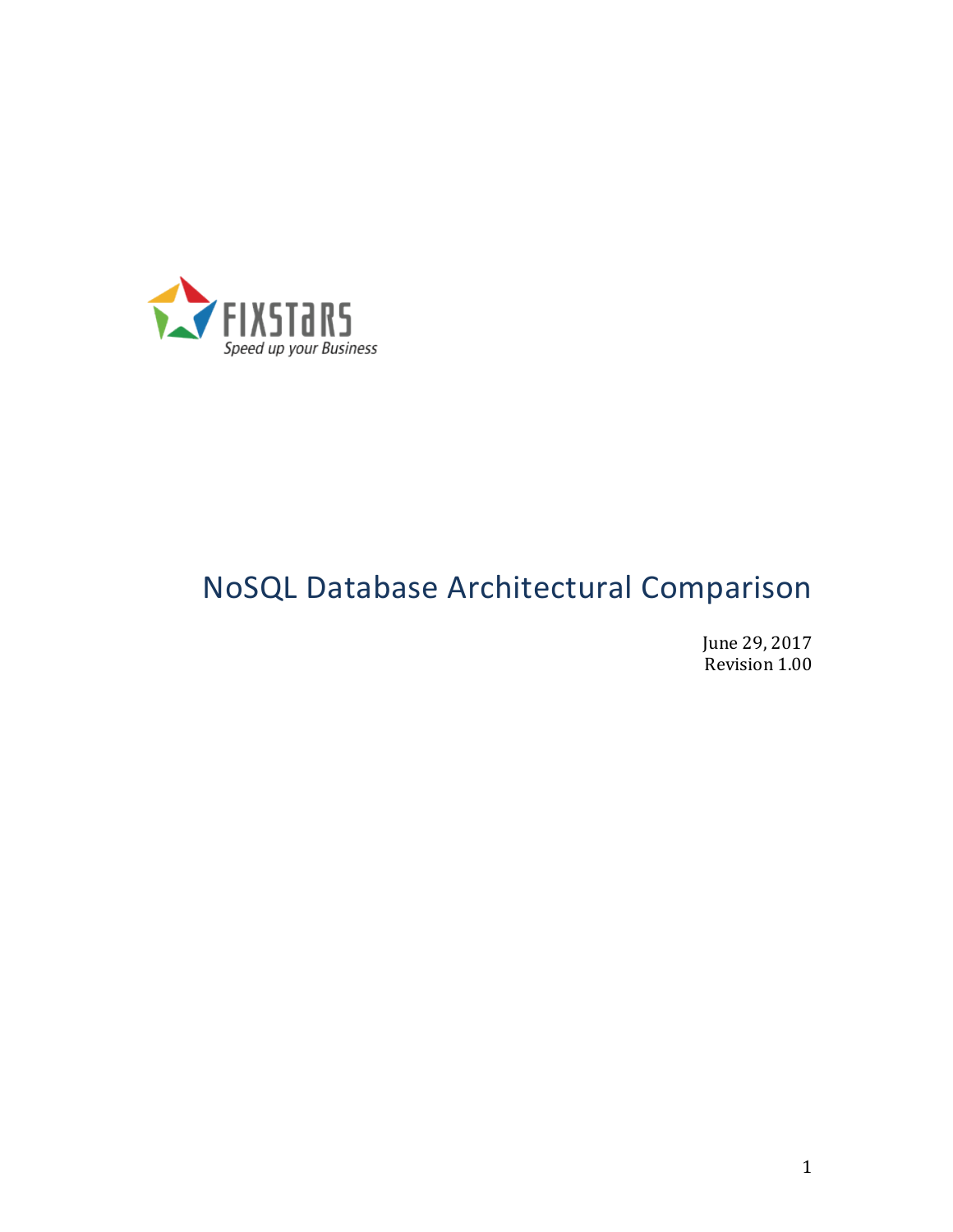# **Table of Contents**

# **List of Figures**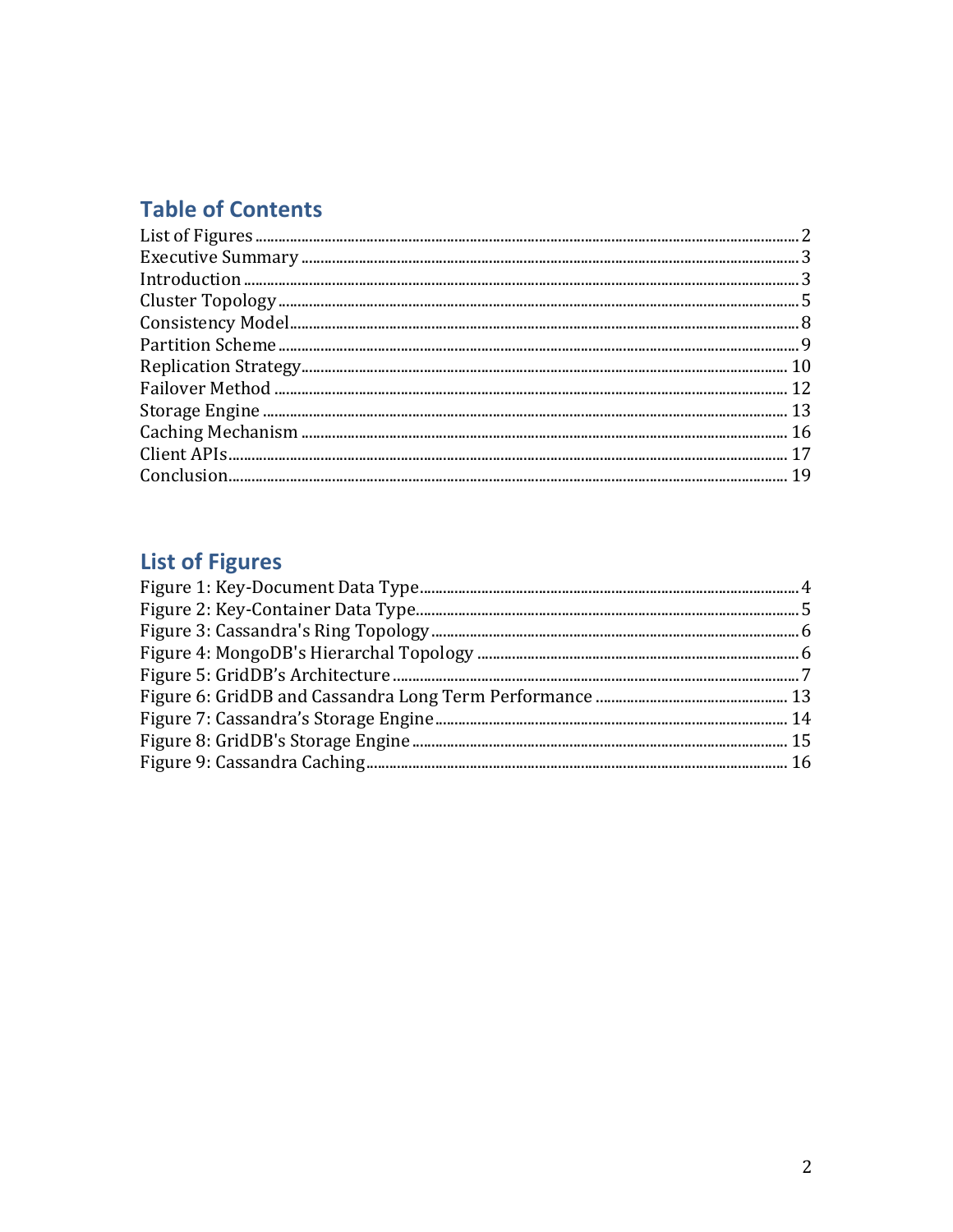### **Executive Summary**

This white paper compares and contrasts Toshiba's GridDB database to Cassandra, MongoDB, Riak, and Couchbase. Topics covered include the logical and physical cluster topology, how each database handles consistency, replication, and failover, as well as the individual storage engine and caching mechanisms that are used. Finally, the Client APIs of the reviewed databases are showcased to demonstrate how developers may build applications.

### **Introduction**

The term NoSQL (or Not Only SQL) became prominent in the late 2000s because the amount of data collected and used by popular web services began to increase exponentially. This sudden change brought about new requirements for a solution that could scale better than SQL databases with their tabular storage engines and relational queries.

As a whole, NoSQL databases tend to scale out but this is not always the case. Some databases, such as RocksDB (not evaluated here), are meant for use in a single instance. 

#### **Cassandra**

Cassandra was inspired by Amazon's Dynamo paper and was initially developed by Facebook; its first release was in 2008. It is written in Java and many companies currently contribute to it as a top-level Apache project with the most notable being Datastax. 

#### **MongoDB**

10gen began developing MongoDB in 2007 as part of another project before open sourcing it in 2009. 10gen is now known as MongoDB, Inc. and it offers commercial support for MongoDB.

#### **Riak**

Riak is also based on the principals of Amazon's Dynamo and is written in Erlang; it was initially released by Basho Technologies in 2009. Basho offers supported versions of Riak that have additional features.

#### **Couchbase**

Couchbase is the merger of the Membase (first released in 2010) and CouchDB (first released in 2005) projects and their respective companies in 2011 with the first release of the combined product in 2012. It uses  $C/C++$ , Erlang, and Go for different components. CouchDB has continued as a separate project.

#### **GridDB**

Toshiba started GridDB development in 2011 with its first commercial release coming in 2013 -- it was then open-sourced in 2016. It is written in  $C_{++}$  and has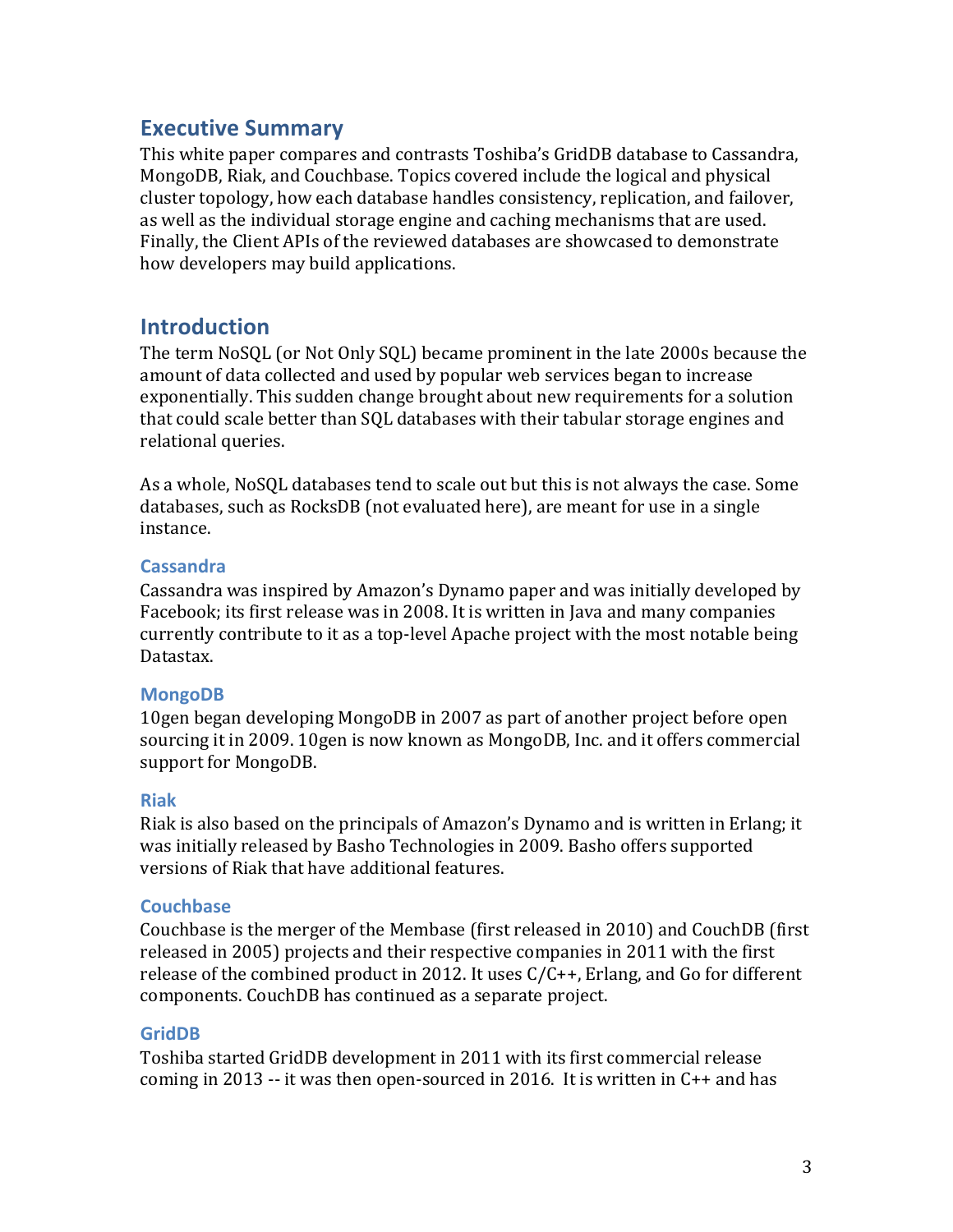language bindings for  $C/C++$ , Java, and Python. It has also been integrated with other open source projects such as MapReduce, KairosDB, and Spark.

# **Data Type**

With traditional RDBMS databases, data is stored in a table with a predefined structure which can then be queried using any of the fields. NoSOL databases however do not all share the same structure, different data databases have different data models.

### **Cassandra**

Cassandra uses a key-column data schema that is similar to a RDBMS where one or more columns make up the key. The rows in a Cassandra table can be queried by any value but the keys determine where and how rows are replicated.

### **MongoDB**

MongoDB is a key-document database that stores individual documents in a JSONlike format called BSON. Individual documents can be queried with a key, field values or they can be grouped together in a collection which is analogous to a table in a RDBMS. Key-document databases are flexible but can be slow due to their complexity. 



**Figure 1: Key-Document Data Type** 

### **Riak**

Riak is a key-value database. The value can be a simple literal or it can be a more complex user-defined structure. Riak does not understand any part of the value and thus only the key may be used to query the database. Keys can be separated across different namespaces: these virtual keyspaces are referred to as buckets.

Riak supports using a TimeSeries key type but this requires a different installation and changes the data model to being tabular, where different tables can have the same time key but different values assigned.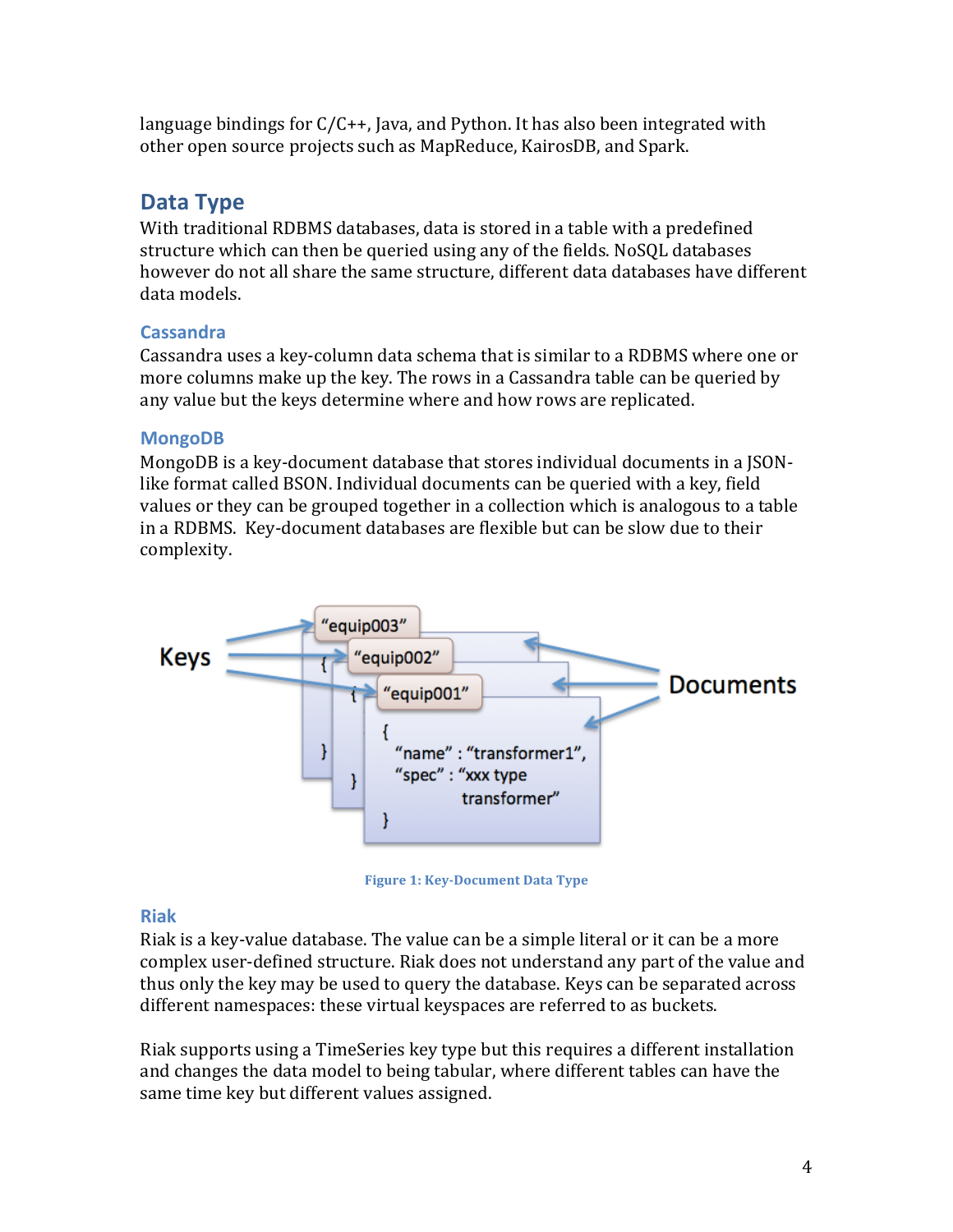#### **Couchbase**

Couchbase supports both key-value and key-document databases. The database's keyspace can be separated by using buckets. By setting a flag, the value can be serialized using UTF characters, raw bytes, Python's native pickle format, or with a user-defined transcoder. Like MongoDB, documents are stored using ISON.

#### **GridDB**

GridDB is a key-container database. The key can be either any specified user value or a timestamp. Each container can be specified via a key and then can be further queried like a traditional RDBMS. The key-container data type is ideal for data models used with IoT or other applications that have different groups of like data.



**Figure 2: Key-Container Data Type** 

GridDB supports both regular Collections and TimeSeries containers. Collections can use any value as a key while TimeSeries Containers use a time value that allow for specialized handling within the application amongst other features. Unlike Riak, GridDB supports both Collections and TimeSeries Containers in one installation. This makes storing and accessing meta-information about a TimeSeries significantly less onerous than having to switch and manage between different APIs and connections. 

# **Cluster Topology**

Distributed services have two common models, master/slave and peer-to-peer. The master/slave type architecture offers better performance and has little overhead but the master node presents a single point of failure. In a peer-to-peer cluster, every node is identical and has the same responsibilities allowing fault tolerance to be achieved easily but overhead to maintain consistency is quite high.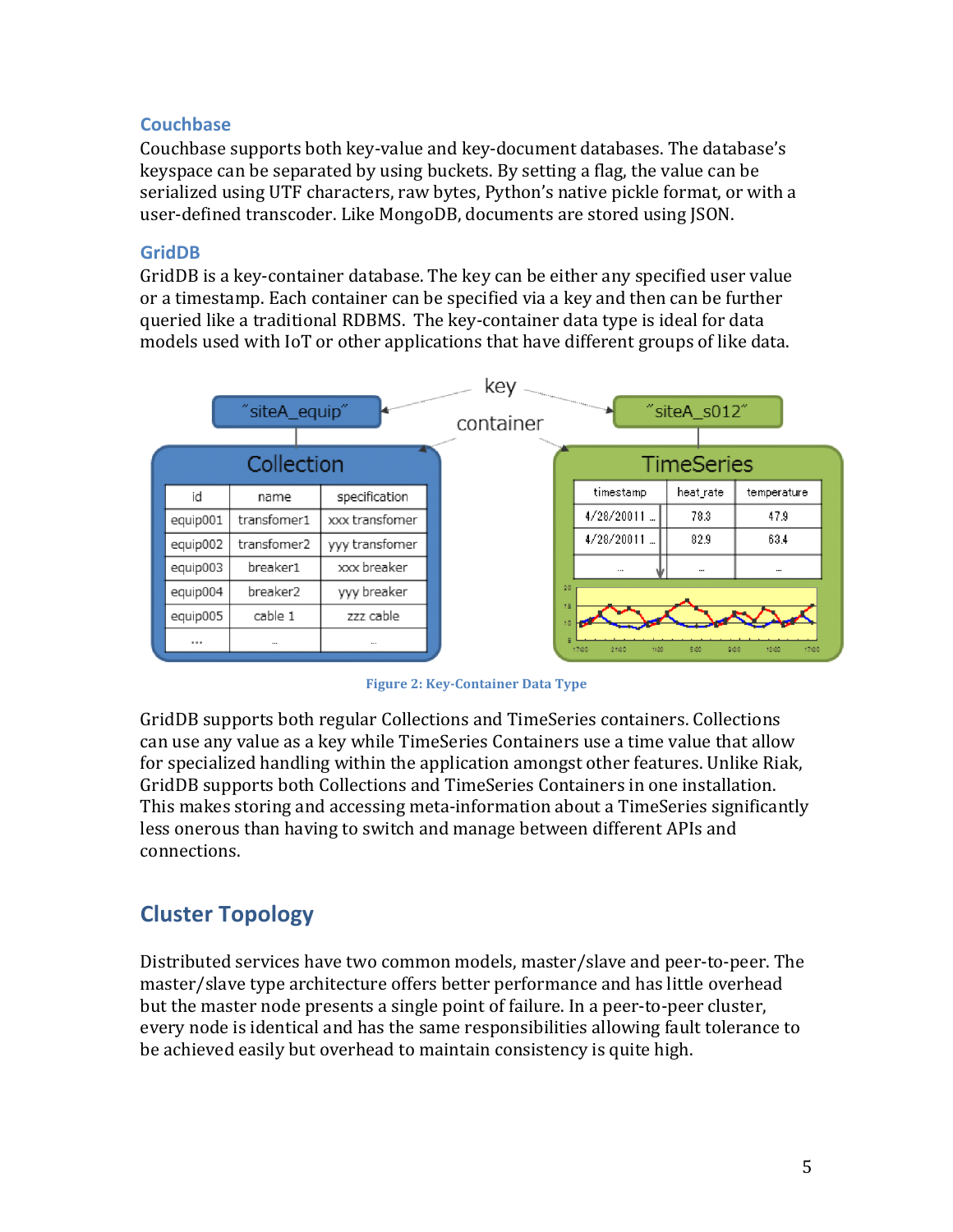#### **Cassandra**

Cassandra has a peer-to-peer ring based architecture that can be deployed across datacenters. A Cassandra installation can be logically divided into racks and the specified snitches within the cluster that determine the best node and rack for replicas to be stored.



**Figure 3: Cassandra's Ring Topology** 

#### **MongoDB**

MongoDB has a hierarchal architecture built out of one or more query routers named **mongos** and then one or more shards that run **mongod**, which can be built using replica sets. Each replica set has a primary node and then multiple secondary nodes. 



**Figure 4: MongoDB's Hierarchal Topology**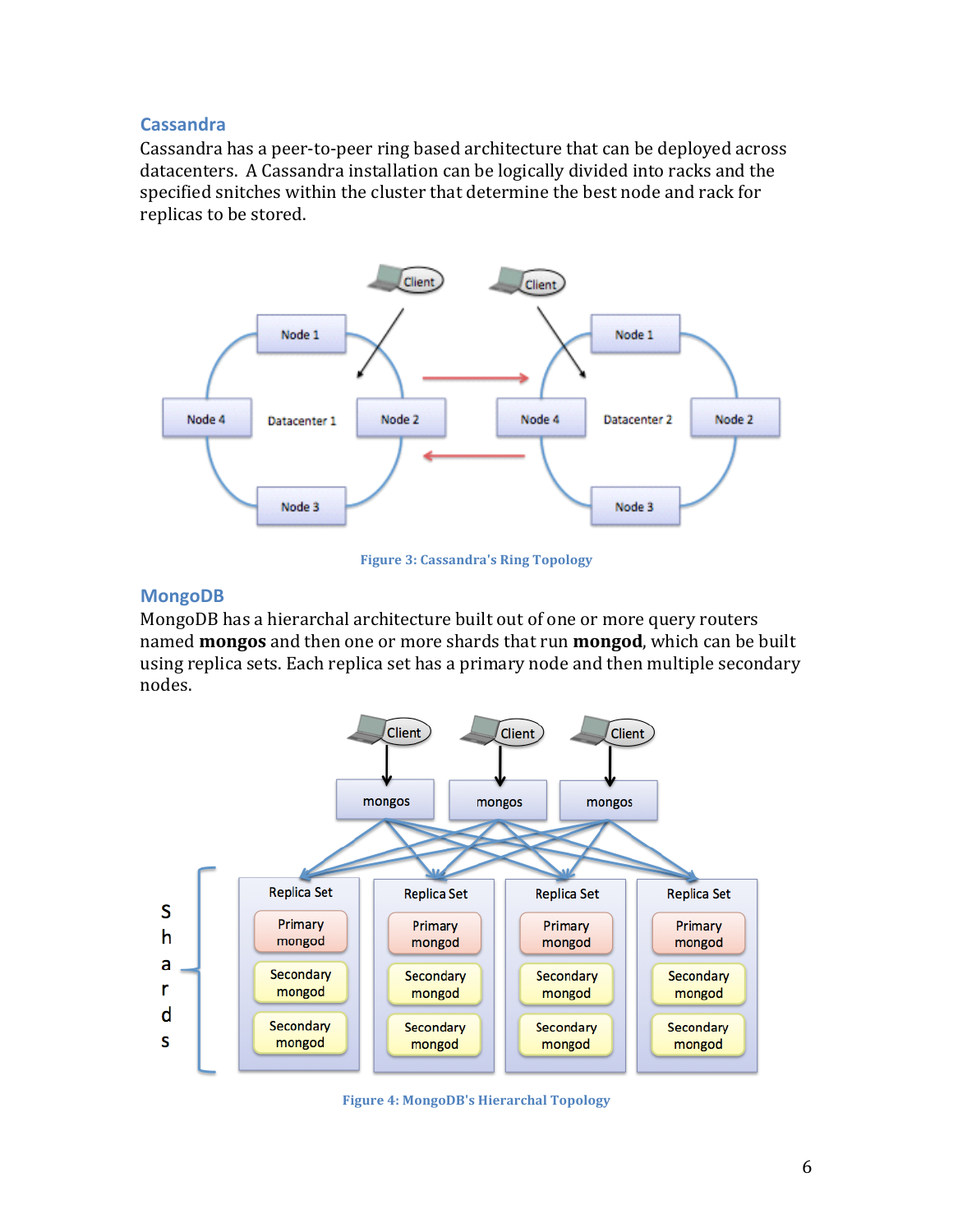#### **Riak**

Riak has a peer-to-peer master-less architecture with multiple datacenter support available in the commercial version. With multiple datacenter support, one datacenter will act as the primary and the others will synchronize to it.

#### **Couchbase**

Couchbase has a peer-to-peer architecture where each node contains a data, cluster manager, index and query service. With Couchbase's multiple datacenter support, updates can flow from one datacenter to others or they can flow bilaterally with conflicts typically being resolved by each cluster being the owner for a certain set of partitions. 

#### **GridDB**

GridDB has a hybrid master/slave architecture. All nodes in the cluster contain partitioning data required to organize the cluster but only one node acts as the master. In the case of a master failure, a bully election is held and another node is quickly promoted to being the master. This hybrid architecture provides both the high performance of a master/slave architecture and high reliability but without a single point of failure.

Having any node being able to take over for a failed master prevents potential problems, such as a risky single-point of failure, like in MongoDB where there are only a small number of replica mongos instances.



**Figure 5: GridDB's Architecture**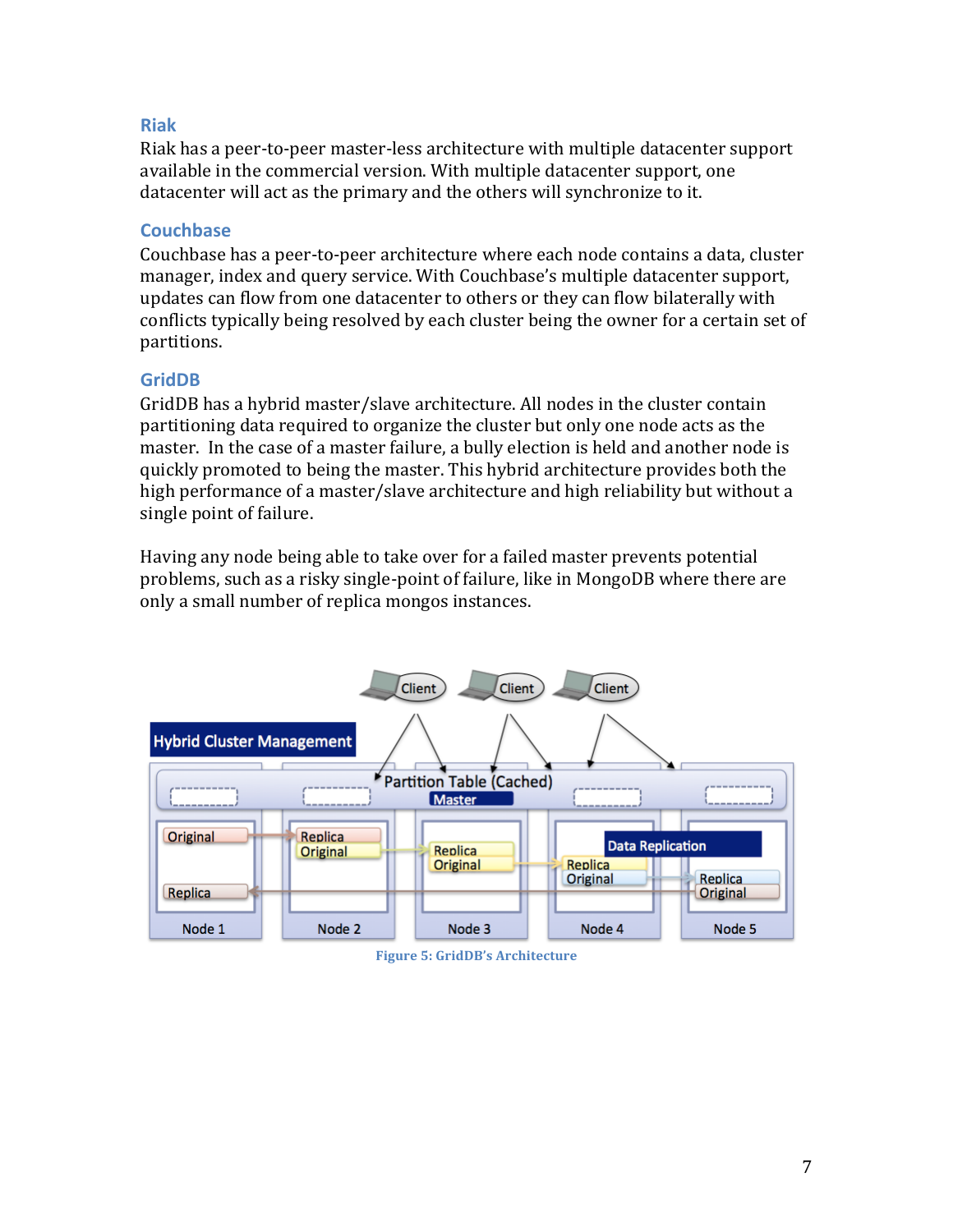## **Consistency Model**

With distributed databases, individual designs must trade off between consistency, availability, and partition tolerance. This theorem was first described by Eric Brewer in the late 1990s and is known as the CAP theorem.<sup>1</sup>

Consistency  $(C)$  is defined by the database always returning the latest update or an error if it can't. Availability  $(A)$  is defined as the database always returning a result, even if it's not the latest. Partition-tolerance (P) means the database will continue to operate despite partial node or network failures between nodes.

Partition tolerance is a must with distributed databases, leaving the remaining choice to be between Consistency and Availability. Consistency can be implemented in two ways: eventual or immediate.

Eventual consistency allows different nodes that may have copies of the same data item to update their own copies and make them available for reading without being concerned that if that data is consistent with the copies data items of different nodes. The premise is that eventually all accesses to that data item will return the same, most recently updated version of that data item.

Immediate consistency involves multiple nodes having to agree on a data item after the item is updated before it can be made available to access. This is to ensure that every access for that data item, for example a row, returns a consistent and up-todate version. This premise can have the cost of having higher overhead and lower availability whenever an item is updated.

#### **Cassandra**

Cassandra is typically an available, partition tolerant (AP) database but has tuneable data consistency parameters. A user can change both write and read consistency levels ranging from having no consistency to requiring all nodes be consistent, with added options to enforce consistency between datacenters (or not).

#### **MongoDB**

MongoDB is a consistent, partition tolerant (CP) database by default, but it can be configured to read from the secondary nodes within a replica set allowing for the possibility of older data to be served.<sup>2</sup>

Updates to an individual document are atomic, meaning a client will always read either the old version or the new version, but never a half-updated document. By default, when multiple documents are updated in a single query they will be updated individually, meaning a client can read some updated documents and some old documents.

<sup>1</sup> https://en.wikipedia.org/wiki/CAP\_theorem

<sup>2</sup> https://docs.mongodb.com/manual/replication/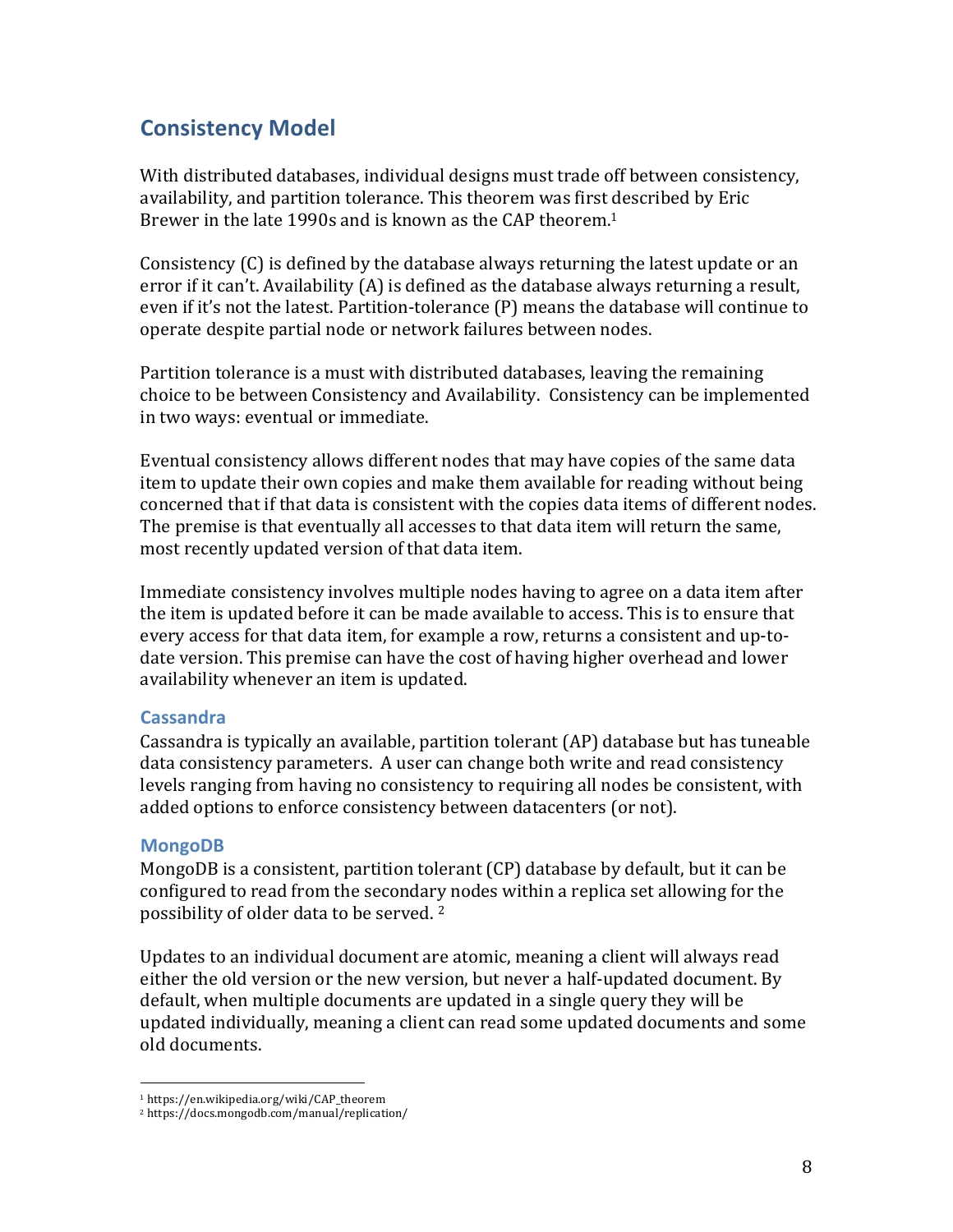#### **Riak**

Like Cassandra, which is also based on the ideas presented in Amazon Dynamo White Paper, Riak is eventually consistent, meaning that the default configuration is considered to be an AP database. Consistency can be enforced by setting configuration variables that ensure there is a quorum during a read.

#### **Couchbase**

A single Couchbase cluster by default is a consistent, partition tolerant cluster but can tuned to favor availability over consistency. A multi-datacenter Couchbase installation is always eventually consistent.

#### **GridDB**

GridDB is the only fully ACID (atomicity, consistency, isolation, and durability) compliant database<sup>3</sup> reviewed in this white paper. The ACID compliance within a container guarantees a consistent, partition tolerant (CP) database. GridDB allows the user to configure the database to allow immediate consistency or eventual consistency.

### **Partition Scheme**

Partitioning data is a core requirement for a multi-node database and the five databases in this whitepaper use similar but varying methodologies to spread data across their nodes.

#### **Cassandra**

Cassandra uses the first part of a row's primary key to build the partition key. From the partition key, Cassandra distributes rows amongst nodes in the cluster. This means extra care<sup>4</sup> must be taken when choosing a primary key to ensure data is spread evenly across the cluster.

#### **MongoDB**

MongoDB uses a specified shared key to partition a collections documents across the nodes in the cluster. The shared key can be either a single field or compound index (an index made up of multiple fields in each document). The shared keys are immutable, meaning that you can neither switch to new fields nor update the values of the shard key field(s).

#### **Riak**

In Riak KV, partitions are automatically spread across virtual nodes (vNodes) by calculating a hash of the bucket and key. A vNode is a logical division of a cluster's ring size across its nodes.

<sup>3</sup> https://griddb.net/en/docs/documents/3-5\_transactions-and-acid.php

<sup>4</sup> http://www.datastax.com/dev/blog/basic-rules-of-cassandra-data-modeling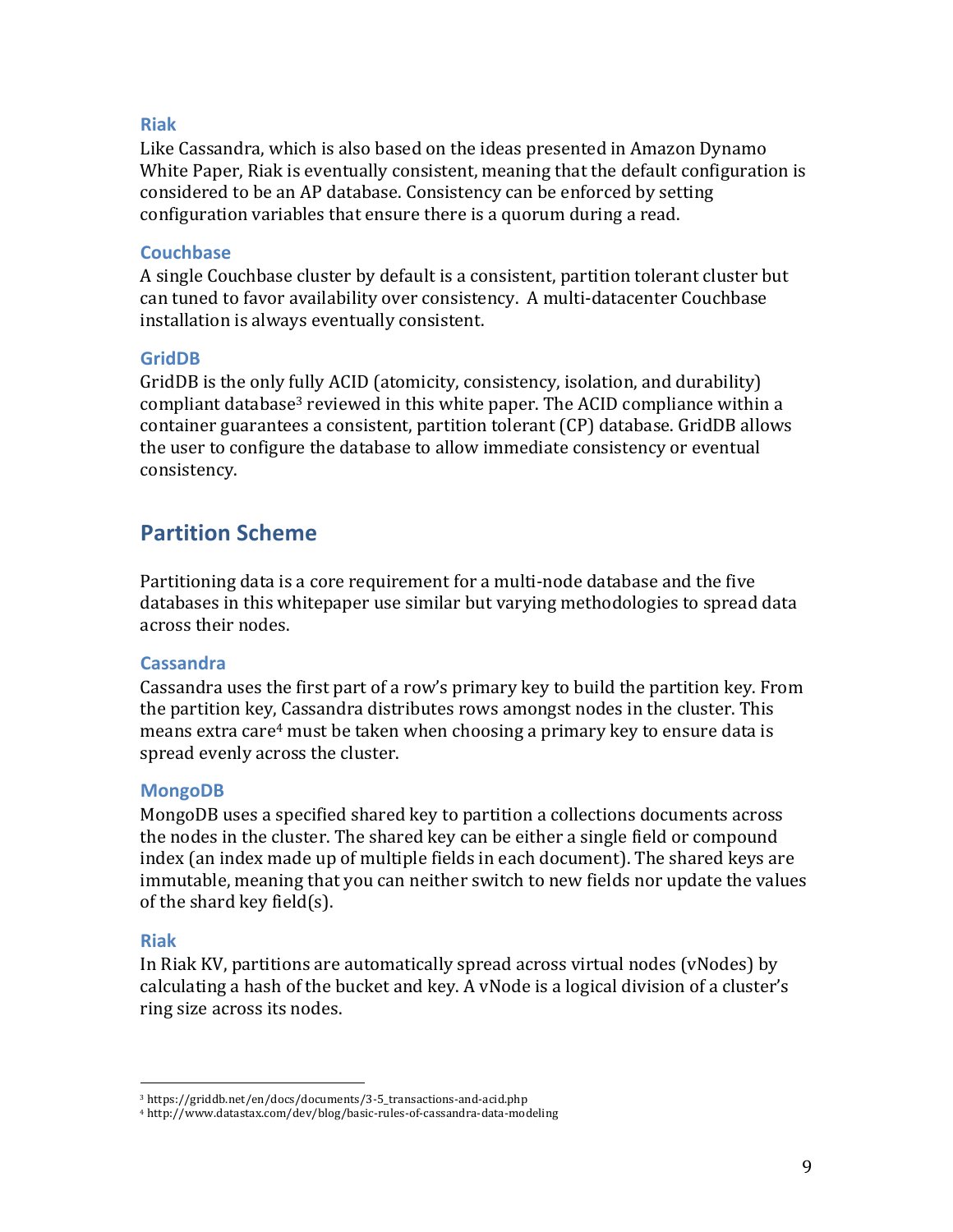With Riak TS, rows are partitioned based on a specified partition key of one or more columns in the table.

#### **Couchbase**

Couchbase calls its internal partitions vBuckets. Documents are mapped to vBuckets based on the hash of their document  $ID<sup>5</sup>$ . Document IDs can be automatically generated or specified by the application but are always unique.

#### **GridDB**

A GridDB partition is a logical area that stores whole containers and is not directly visible by a user. A hash algorithm that uses the container key as the seed determines which partition a container is assigned to. An allocation table of the node to each partition is called a partition table.

The master node distributes this partition table to the follower nodes or client libraries. By referring to this partition table, the owner node and backup node belonging to a certain container can be made known.

As GridDB stores whole containers in partitions, accesses within a container are always fast and scale well as internode communication or coordination is not required.

## **Replication Strategy**

Data replication is how distributed databases are able to maintain availability after a node fails by placing a configurable number of copies or replicas of every partition on different nodes.

#### **Cassandra**

Cassandra has two different replication strategies<sup>6</sup> that can be set on a per table basis along with the number of replicas. With SimpleStrategy, partition scheme sets the first node the replica is stored on and then replicas are stored on the next node in ring. NetworkTopologyStrategy takes into consideration that nodes in the same rack often fail at the same time, so replicas are stored on the first node in the ring that is in a different rack.

#### **MongoDB**

MongoDB uses replica sets<sup>7</sup> to store multiple copies of its dataset. Each replica set consists of multiple mongod processes -- a primary and one or more secondaries. Each replica set is manually defined in each node's mongod configuration file and the mongo shell. An end user is able to include nodes from different datacenters in each replica set. Typically, a client reads from the primary replica set, but MongoDB

<sup>5</sup> https://developer.couchbase.com/documentation/server/3.x/admin/Concepts/concept-vBucket.html

<sup>6</sup> http://docs.datastax.com/en/cassandra/2.1/cassandra/architecture/architectureDataDistributeReplication\_c.html

<sup>7</sup> https://docs.mongodb.com/manual/replication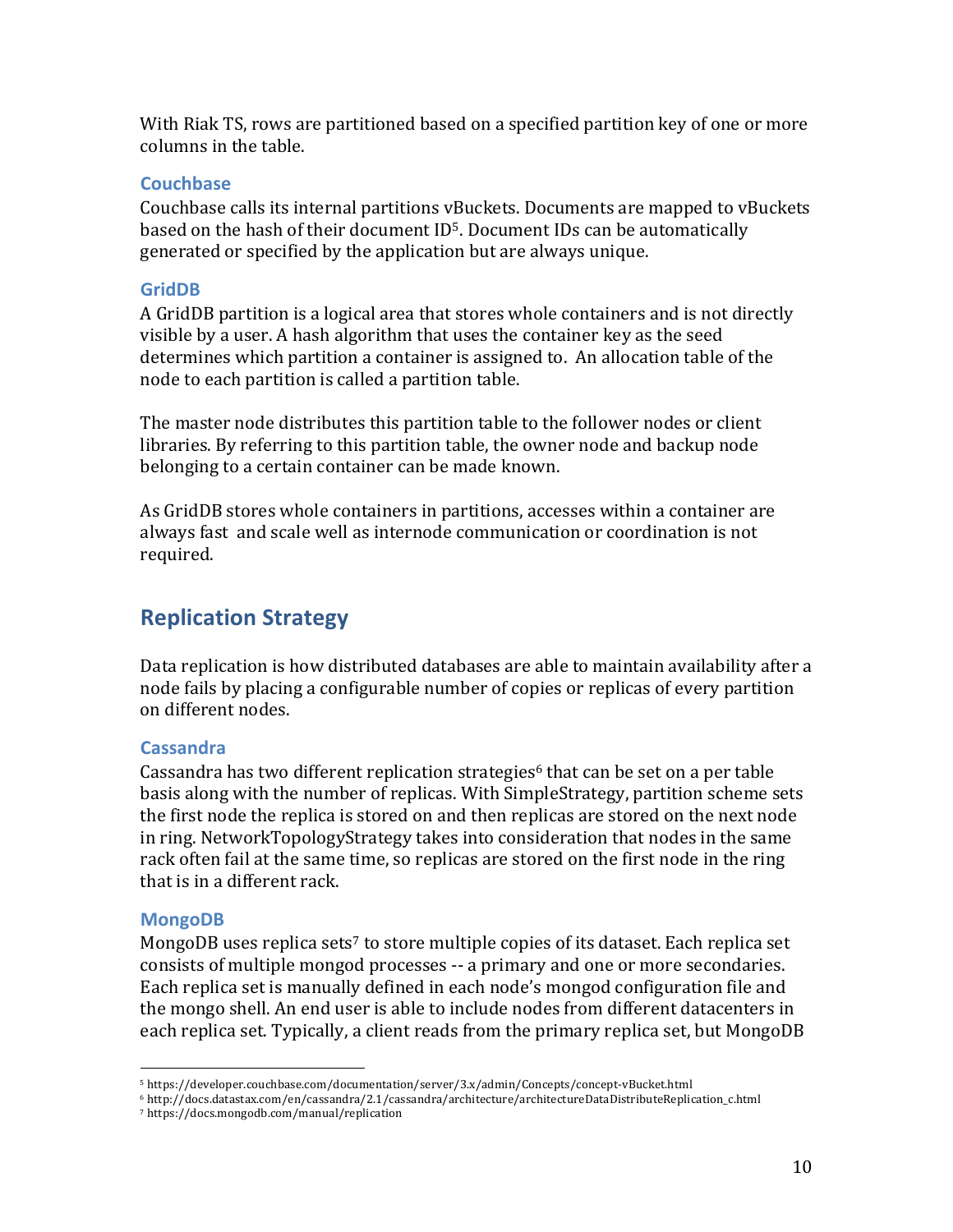can be configured to read from the secondaries as well. A client will always write to the primary which will then propagate the update to the secondaries.

#### **Riak**

Riak is built around replication<sup>8</sup> and the number of replicas can be set on a per bucket basis. Replicas are assigned to the specified number vNodes that may not actually be on different physical machines. A quorum of a configurable number of vNodes responses to a read request is required for the read to be successful.

#### **Couchbase**

Couchbase offers a per-bucket configurable level of replication and every node contains both active data and replica data. Reads and writes are always to the node which has the active data. That is until a failure occurs in which case the clusterwide map of where data should be retrieved from is updated, pointing to the replica data. 

#### **GridDB**

Replication levels can be set for the entire cluster with GridDB. Each partition has a node that is the owner, enough backup nodes to satisfy the configured replication level, and any catch up nodes that are required. If GridDB is configured for immediate consistency, the partition's owner handles all client read and write requests and propagates updates to the backup nodes. If configured for eventual consistency, the replicas may respond to read requests.

Catch up nodes are used when there are not enough backup nodes to satisfy the replication level or if there are other problems with the backup nodes. The master node first transmits large memory blocks of its partition data to the catch up node and then transfers update logs until the catch up node is in-sync with the partition owner and can be promoted to a backup node.

This strategy is similar to Couchbase and MongoDB, reads and writes are direct to the partition owner rather than requiring a quorum of peer-to-peer nodes.

<sup>8</sup> http://docs.basho.com/riak/kv/2.2.3/learn/concepts/replication/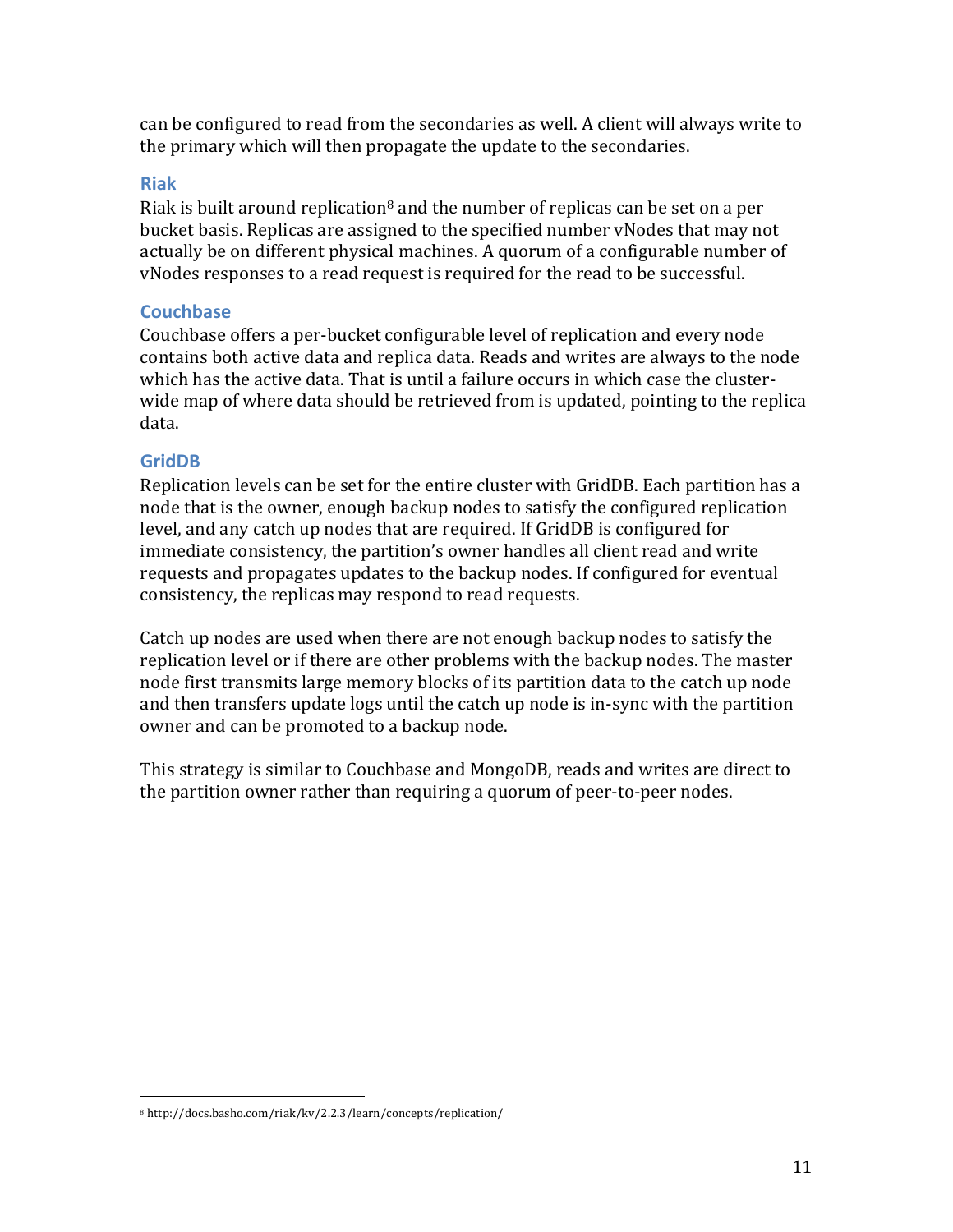## **Failover Method**

With distributed databases, failure of a node is a given over the lifetime of the product. How the database handles both the failure and recovery of a node is critical to how it will be adapted to various applications.

#### **Cassandra**

Within a Cassandra database, pre-defined gossip nodes track the state of all of the nodes. Gossip nodes<sup>9</sup> collect the state of other nodes both directly to or from other gossip nodes. Rather than use a fixed threshold to mark nodes as down, the gossip nodes use a sliding window that considers the operating conditions of the cluster as well as the configurable threshold to account for the differences between operating in the public cloud or a high performance LAN or somewhere in between.

After a failed node comes back online, it will try to replay the hints for rows it owns stored by other nodes during the outage. If the node was down for longer than the configurable hint storage window, a manual node repair must be run to re-replicate the row data written during the downtime to ensure consistency.

#### **MongoDB**

MongoDB's replica sets use a simple heartbeat between members every two seconds. If a heartbeat has no response within 10 seconds, the node is marked as being down. If the down node is the primary, an election will be held and one of the secondaries will become the primary and begin accepting writes. In the case of a network partition, the primary will demote itself if it cannot reach the majority of its nodes while the unreachable nodes will carry out an election and one will be promoted to the primary.

#### **Riak**

Like Cassandra, Riak uses gossip protocol, quorums, and hinted hand offs to deal with failures within the cluster.

#### **Couchbase**

 

The Couchbase Cluster Manager monitors the status of all nodes in the cluster and if it's configured to do so will trigger auto-failover<sup>10</sup>. Auto-failure will mark the node as offline and transfer ownership of its owned vBuckets to other nodes. If the node is not re-added, a manual rebalance will need to take place that permanently reassigns vBucket ownership and replicas. If the node is added back to the cluster, recovery is performed manually either using the delta or full recovery method. The delta method incrementally catches the node up to the latest state while full recovery removes the stale data and a full rebalance is then performed.

<sup>9</sup> http://docs.datastax.com/en/cassandra/2.1/cassandra/architecture/architectureDataDistributeFailDetect\_c.html

<sup>10</sup> https://developer.couchbase.com/documentation/server/current/clustersetup/automatic-failover.html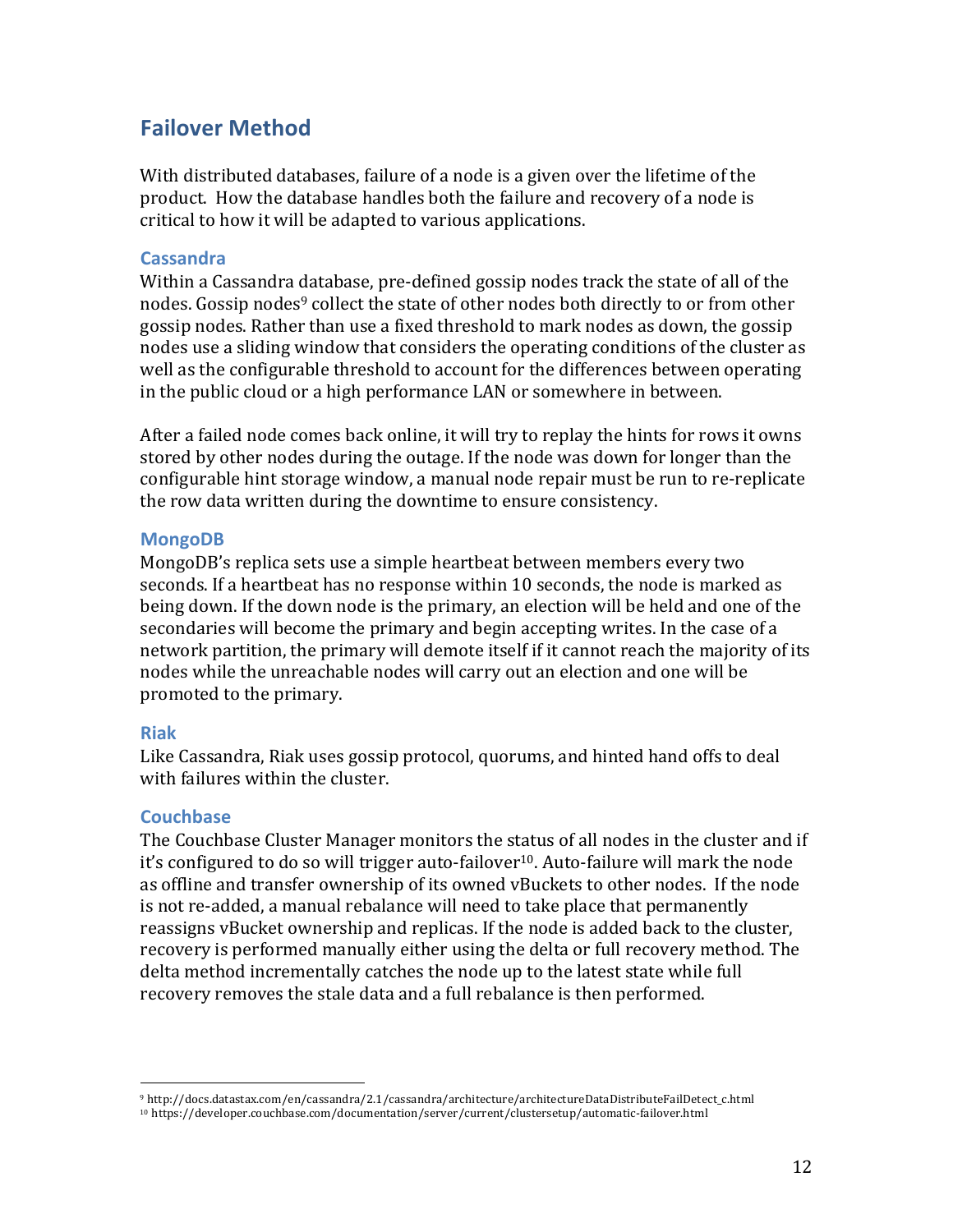#### **GridDB**

The GridDB master monitors all the nodes in a GridDB cluster. When a node does not respond to the master's heartbeat, the master marks that node as down and assigns the partitions it owns to the other replicas. If after failure, the configured replication level is not met, another node will be assigned the role of catch-up and that partition will begin transferring large blocks of data. After the initial high speed memory synchronization is complete, it will be transferred

# **Storage Engine**

The details of how each of the different NoSOL databases store their data are different. There are two main themes: log structured merge (LSM) tree files that require compaction (which involves reducing disk space through old and unused date from the database used by Cassandra, Riak, and Couchbase) and checkpoint writes of data tables that are used by MongoDB and GridDB.



**Figure 6: GridDB and Cassandra Long Term Performance** 

The LSM-tree based databases present excellent write and update performance while the checkpoint databases can offer consistently better read performance as shown by the above figure. Compaction also causes the system to see a spike in both disk usage and I/O activity. This sort of activity must be planned for as this can adversely affect speed and performance.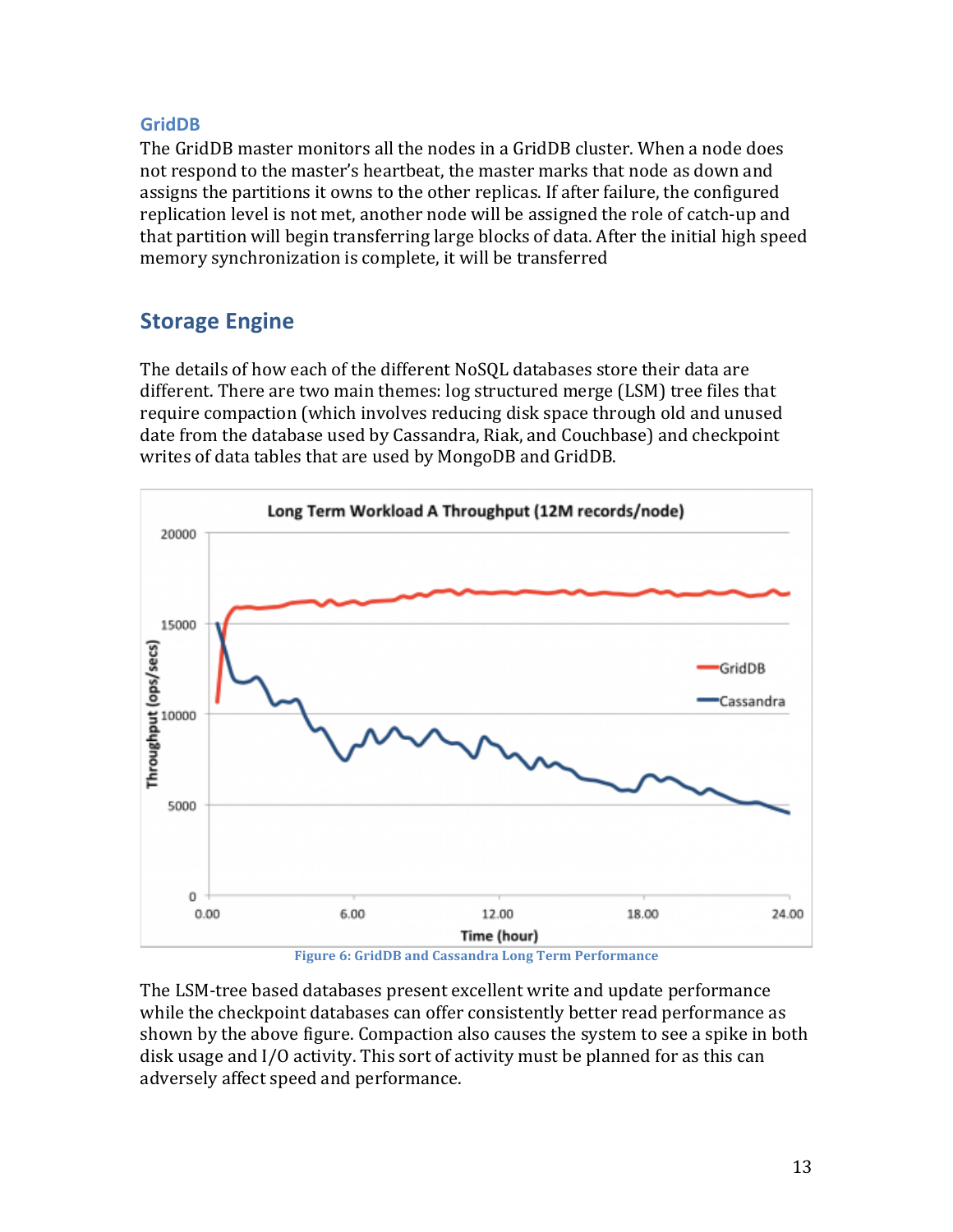#### **Cassandra**

Cassandra stores its data in a log merge tree that avoids reads before writes. Updates are initially appended to the commit log on disk and the in-memory memtable. The commit log allows data persistence during sudden failures. When the memtable exceeds the configured size it gets flushed to disk as multiple LSM-tree SSTables (Sorted String Tables of keys and values sorted by key) per table/partition.



**Figure 7: Cassandra's Storage Engine** 

As Cassandra does not update the SSTables in place, they must be compacted. For Cassandra to remove old or deleted data, the most recent version of the records will be moved to a new SSTable and then unlink the old SSTable.

#### **MongoDB**

MongoDB supports multiple backend storage engines but recommends using the WiredTiger backend for all new installations. WiredTiger can utilize either a B-tree or LSM-tree structure and uses checkpoint commits to flush its structured memory image to disk. Between checkpoints, WiredTiger writes out a write-ahead log or journal that ensures data persistence between checkpoints.

#### **Riak**

Riak has a pluggable storage engine with three default options: Bitcask, LevelDB, and Memory. Bitcask is the default storage engine and is append-only, requiring compaction that keeps the entire key space mapping in memory. The LevelDB backend utilizes a fork of Google's LevelDB database using an LSM structure that allows the keyspace to be larger than the memory size. The Memory backend uses in-memory tables and has zero persistence.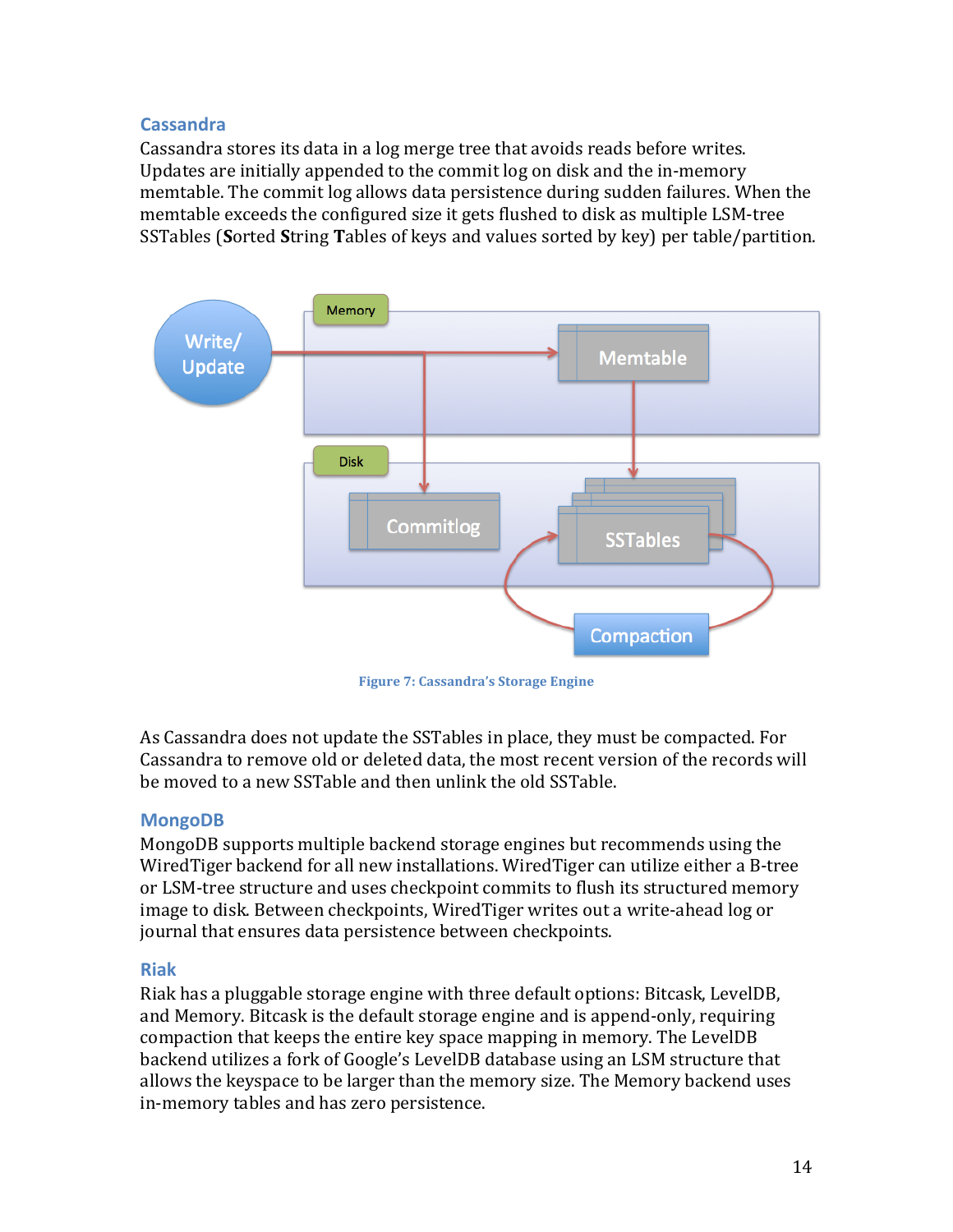#### **Couchbase**

Couchbase uses two different storage engines, Couchstore for data and ForrestDB for indices. Both Couchstore and ForrestDB are append-only storage engines that require compaction, although ForrestDB has a circular re-use mode that allows new writes to take space in the log that was freed by old or deleted records.

#### **GridDB**

GridDB is intended to keep most of the database in-memory and uses a method similar to MongoDB to persist data. Its internal memory structure is flushed to disk on a checkpoint interval while maintaining a transaction log between checkpoints.



When the database outgrows the configured memory utilization, data not likely to be used soon is freed from memory. This allows more database transactions to occur in-memory, meaning GridDB does not access the disk as frequently thus offering higher performance.

Even when the database does not fit in memory, GridDB's performance remains remarkably stable without the user having to perform any regular maintenance. Fixstars showcased this in benchmarks performed in  $2016^{11}$ .

 <sup>11</sup> https://griddb.net/en/blog/griddb-and-cassandra-ycsb-benchmarks/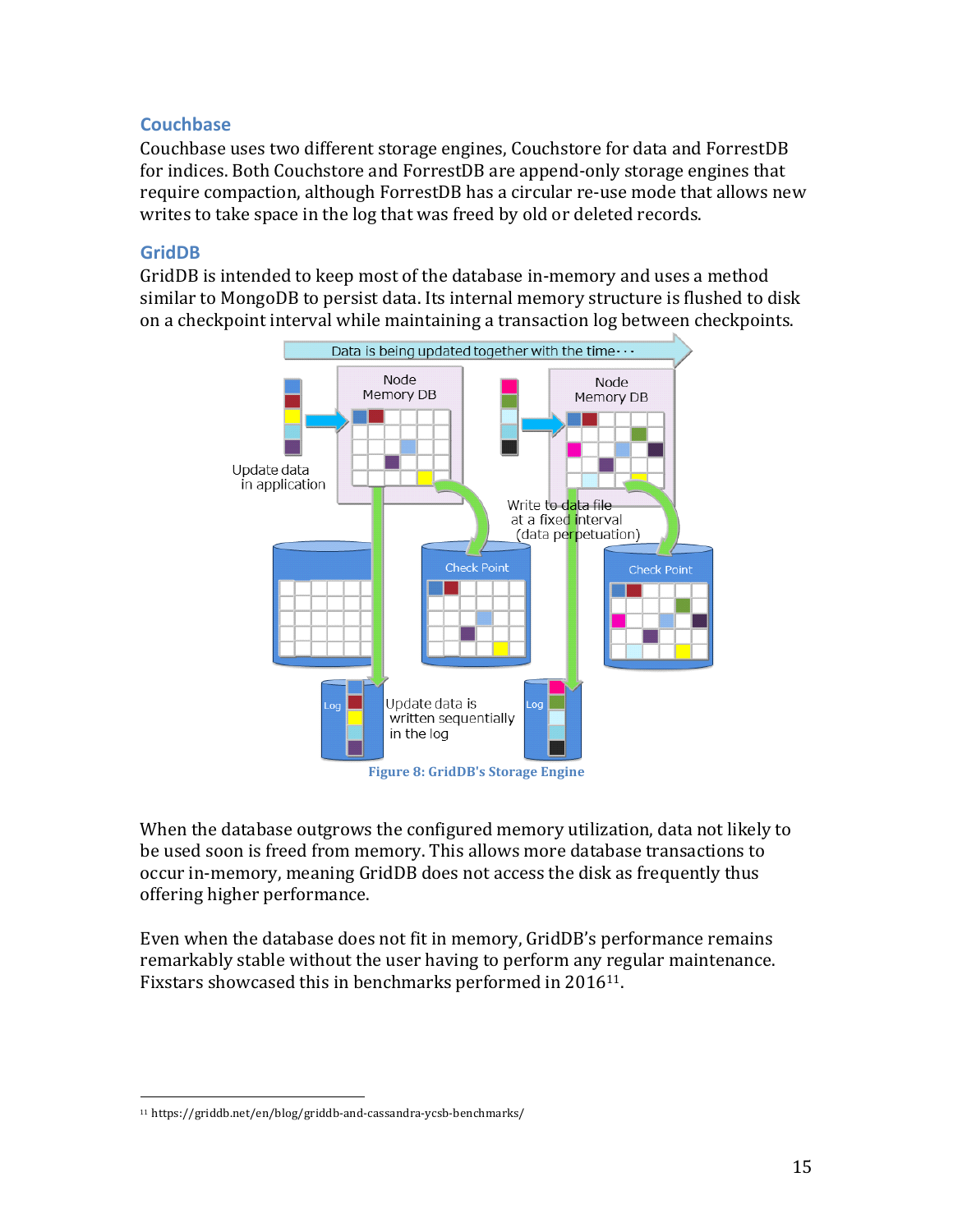# **Caching Mechanism**

Caching mechanisms are closely related to the databases' storage engines and vary considerably between the discussed databases in this whitepaper with Cassandra, MongoDB, and Riak not using a specified cache system at all by default. GridDB attempts to keep the entire database in memory if capacity allows.

#### **Cassandra**

Cassandra has two caches, a row cache and a key cache that are both disabled by default. The row cache is meant to be used by very hot records that are used often. Both caches can be configured for maximum size and record age. The key cache is recommended to be 10% of the heap size or 100MB.



**Figure 9: Cassandra Caching** 

To enable better caching<sup>12</sup>, many Cassandra users add an additional layer and add a tool like *memcached* to their stack to increase performance.

#### **MongoDB**

MongoDB will keep working data up to the configured size in memory but does not store the results of queries in memory. By default, WiredTiger uses half of the system memory minus 1GB for its cache allowing the filesystem cache for itself and other applications to fill the remainder.

#### **Riak**

The caching mechanism used by Riak depends on its backend storage option. With Bitcask, Riak relies exclusively on the filesystem cache provided by the operating system. The LevelDB backend, on the other hand, has a configurable cache size. As

<sup>12</sup> https://www.datastax.com/dev/blog/maximizing-cache-benefit-with-cassandra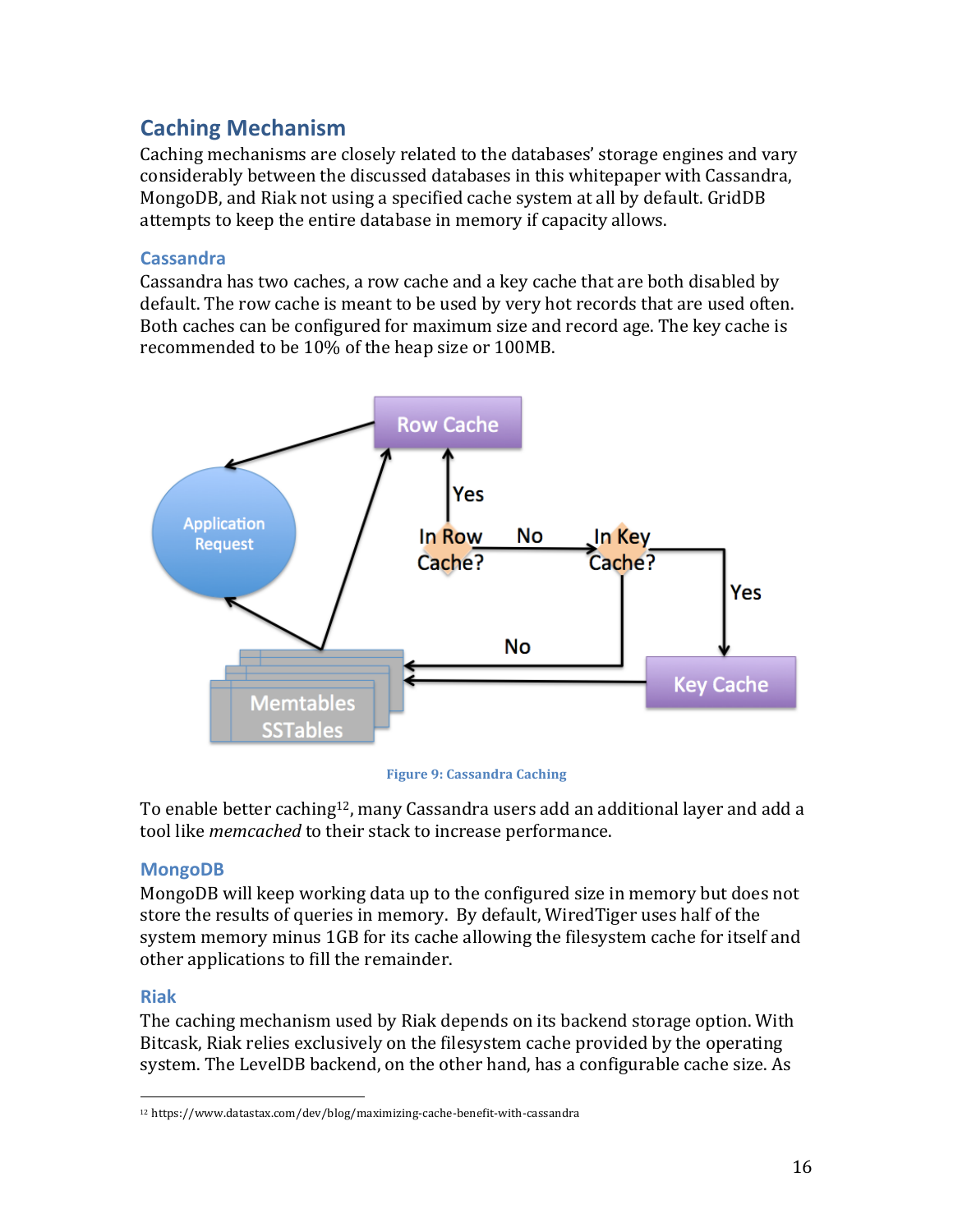previous Levels are stored in the cache, only one disk read should be required for a query. Of course, the memory backend keeps the entire database in memory, making further caching redundant.

With Riak Enterprise, Basho also offers a Cache Proxy service that enables users to integrate Redis into their stack.

#### **Couchbase**

Couchbase is built by engineers of *memcached* software<sup>13</sup> and touts a memory-first architecture. Actual row data is kept in a memcached system similar to cache while the Index and Search services store the most popular indices in memory. The Query service doesn't store the actual query results but does cache the processing streams required to calculate the query response.

#### **GridDB**

GridDB is an in-memory database with persistence that will store up to the configured amount of data in memory and recommends that most of the system memory is assigned to it. GridDB uses Least Recently Used (LRU) and Data affinity algorithms to determine which records stay in memory and which records remain only in disk. These algorithms help ensure only the most relevant and queried data in the database stay in the cache, which can aid in the overall efficiency of the application.

The large amount of memory given to the cache along with the optimized cache management functions allow GridDB to offer significantly higher cache hit rates allowing high performance without having to incorporate a second caching system like memcached or Redis.

### **Client APIs**

How the developers are able create applications that read and write to the databases are equally critical to the other database characters for a project to be successful. The scope of the NoSQL database client API's varies significantly with GridDB and Cassandra having featureful query languages while Riak requires third party tools to offer features like search.

#### **Cassandra**

 

Applications use Cassandra Query Language (CQL) to interact with a Cassandra database. As Cassandra's data type is most similar to SQL, it makes sense that CQL is the most similar to SOL, sharing commands such as CREATE, SELECT, INSERT, UPDATE, ALTER, DROP as well as aggregation functions. The biggest difference between SQL and CQL is that CQL does not directly support joins but joins can be completed using  $Spark<sup>14</sup>$ .

<sup>13</sup> https://developer.couchbase.com/documentation/server/current/architecture/managed-caching-layer-architecture.html

<sup>14</sup> https://www.datastax.com/2015/03/how-to-do-joins-in-apache-cassandra-and-datastax-enterprise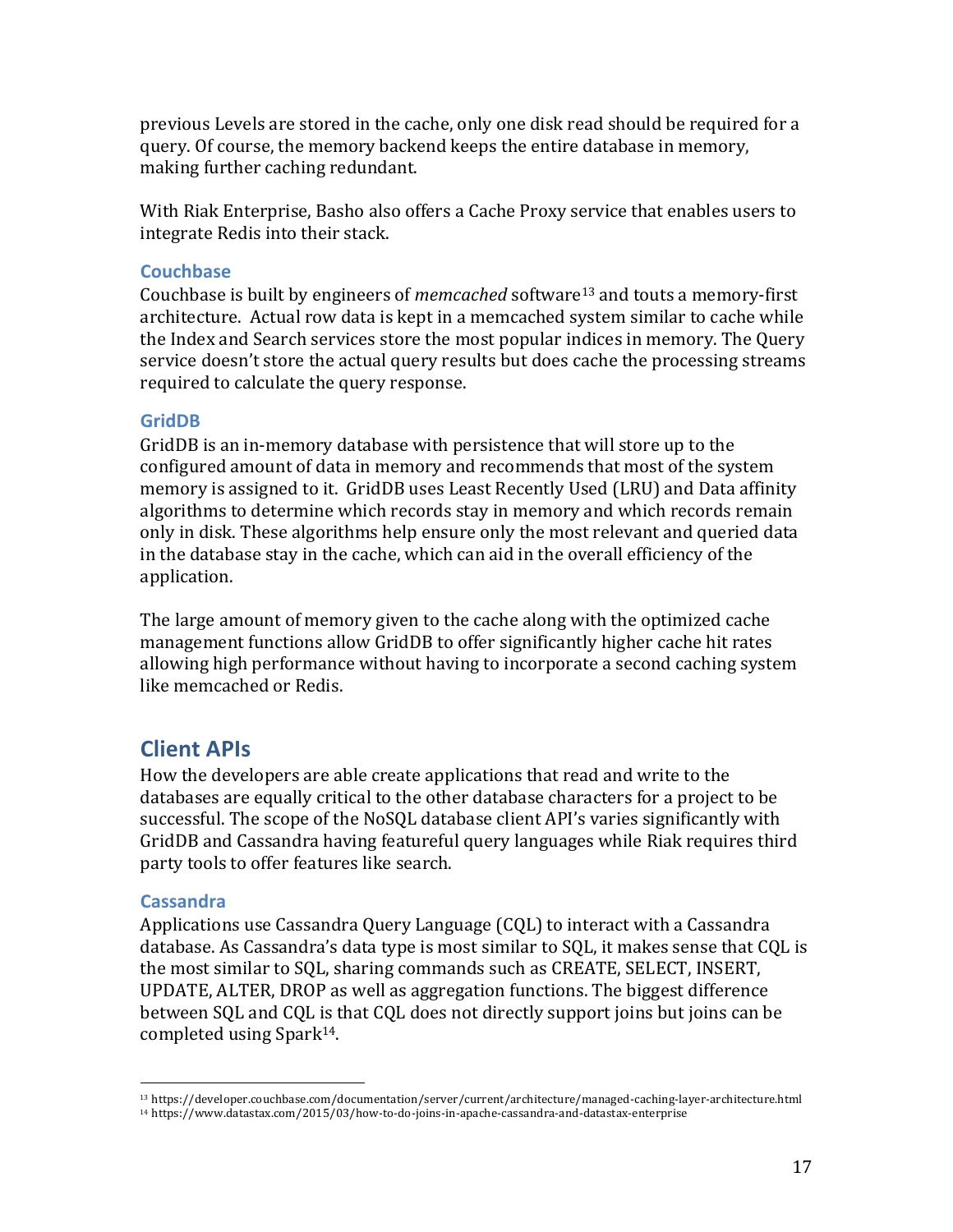```
INSERT INTO items (id, number) VALUES ("foo", 25);
INSERT INTO items (id, number) VALUES ("bar", 42);
```

```
SELECT * FROM items WHERE number < 30:
```
#### **MongoDB**

MongoDB's API differs depending on the programming language<sup>15</sup> used for the application. In most cases either native type dictionaries or parsable JSON strings are provided to insert records. Fetch queries can either be built using a ISON structure or using simple operators such as eq().

Python Insert:

```
db.items.insert_many( [ 
     {"id": "foo", 
     "number": 25 }, 
     {"id": "bar", 
     "number": 52 }
])
```
Java Query:

```
collection.find(lt("number", 30))); 
collection.find(eq("name", "456 Cookies Shop"))
```
#### **Riak**

Riak can use both an HTTP or a protocol buffer API. Both offer GET and PUT to push or fetch key-value pairs. Search queries of user-defined indices can be done using Riak's Solr integration.<sup>16</sup>

```
myBucket.store("foo",	25).execute();	
myBucket.store("bar", 52).execute();
```

```
Integer foo = myBucket.fetch("foo", Integer);
Integer bar = myBucket.fetch("bar", Integer);
```
#### **Couchbase**

Couchbase has a both asynchronous and synchronous APIs with simple get/put semantics available to applications. $17$ 

```
JsonObject	foo		=	JsonObject.empty().put("number",	25)
JsonObject	bar		=	JsonObject.empty().put("number",	52)
JsonDocument fooResp = bucket.upsert(JsonDocument.create("foo", foo););
JsonDocument barResp = bucket.upsert(JsonDocument.create("bar", bar));
```
<sup>15</sup> https://docs.mongodb.com/manual/tutorial/query-documents/

<sup>16</sup> http://docs.basho.com/riak/kv/2.2.3/developing/usage/search/

<sup>17</sup> https://developer.couchbase.com/documentation/server/3.x/developer/java-2.1/java-intro.html